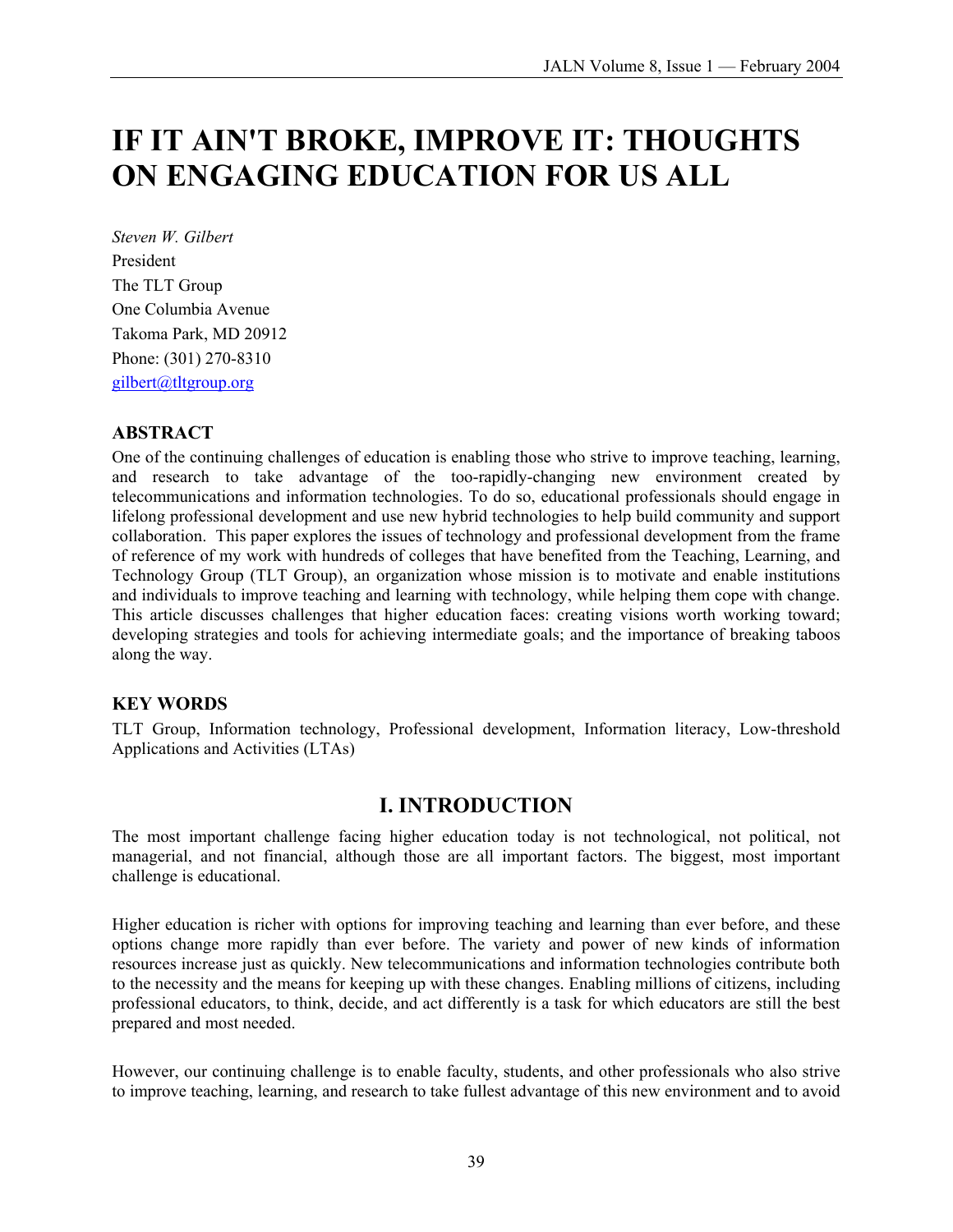new pitfalls. To do so, lifelong professional development programs can and should take advantage of new hybrids of technologies (*e.g.*, synchronous and asynchronous) and educational approaches that can build community and support collaboration. These programs can and should enable participants to gain new insights, skills, and experience as they learn how to develop and apply similar hybrids themselves in their own work as teachers, researchers, librarians, instructional designers, tech-support professionals, and administrators. Finally, these programs can and should support and constructively exploit the distinct abilities of these same professionals to contribute to their own professional development and that of their colleagues. Lifelong learning isn't only for "them." It is for all of us; and lifelong professional development is an important part of it, for now and for the foreseeable future.

In the sections that follow, we will explore these issues from the frame of reference of our work with hundreds of colleges who have worked with us and the Teaching and Learning and Technology Group (www.tltgroup.org). We will explore the challenges higher education faces; visions and goals worth working toward; principles, strategies, and tools for working toward these worthwhile ends; and some final thoughts on breaking taboos. In the end, we hope you too will join in the call for engaging education for us all.

# **II. CHALLENGES**

### **A. Not Broken**

Our colleges are not broken. No one technology, theory, fad, or person can fix education; there is no solution. We cannot repair it in the sense of making some kind of significant change and expecting to say, "OK, all better!"

Our faculty members and other academic professionals are not failures. More people are getting better educated now than ever before in the United States. More people from other countries want to enter our education system than our citizens want out. Of course, we are facing some difficult challenges and some unavoidable changes.

What we can do is make some improvements while respecting what has already been accomplished, honoring those who are continuing to do well, and supporting the continuation of efforts to improve teaching and learning in an environment that is richer with options that are changing more rapidly than ever before but in an environment that is not alien or incomprehensible. All of us involved in higher education need to use the wisdom, knowledge, and skills that we have as educators to design and implement educational responses to these new educational challenges.

Education is not broken, and it will never be perfect. The best educators are never satisfied with the present. They are always striving to improve teaching, learning, and research. Often, they succeed.

### **B. Expectations Rise Faster Than Resources: Need for Collaboration Grows**

Most gains in efficiency using information technology for academic purposes are more than offset by rising expectations that even more should be accomplished. Consequently, most of those involved are more often disappointed than proud of what they are doing. How can we avoid the resulting stress and frustration? Collaboration—especially in support of professional development that enables faculty members and other academic professionals to help each other keep learning to take better advantage of new resources—may provide part of the answer. But only if we can break some old taboos along the way.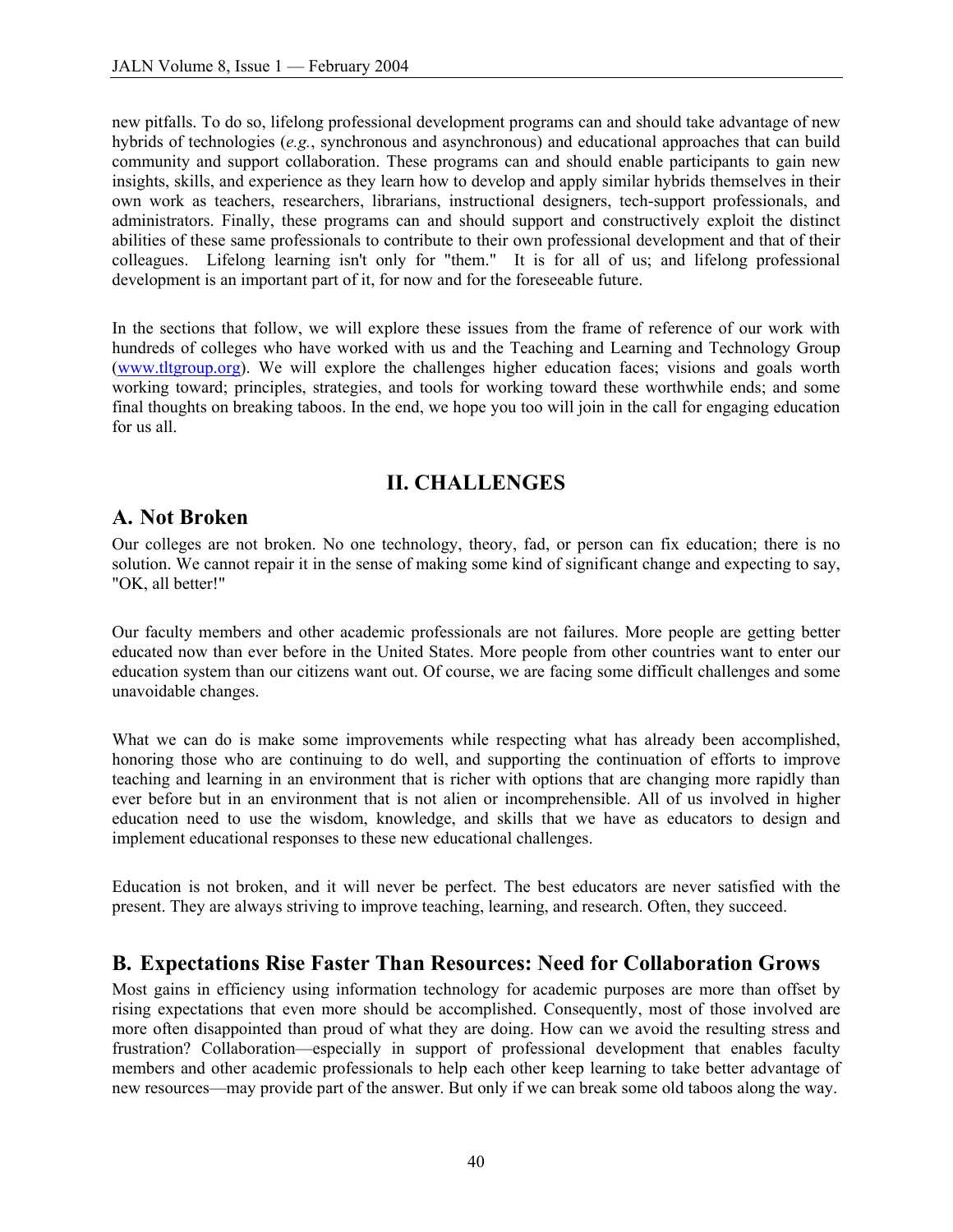Ten years ago, many of us saw that we needed new kinds of collaboration across old departmental boundaries to take full advantage of new options for improving teaching and learning with technology within a college or university. Today that need is even greater.

The growing power and accessibility of Student Information Systems, institutional web-based portals, web-based Course Management Platforms, electronic portfolios, online course registration, e-commerce, and other new technology applications increase the potential for improving teaching and learning in colleges through more effective linkages between academic and administrative systems. The traditional separation of administrative-operational computing from academic computing has become unworkable.

As more people within an institution depend on more complex interlinked systems, the reliability and ease of use of those systems becomes more important. But those same systems continue to become more complex and to change rapidly. Consequently, the professional support staff become more important for implementing changes, fixing more frequent inevitable breakdowns, and (re)training users—just when most budgets for support staff are *decreasing*.

The Teaching, Learning, and Technology Roundtable (TLTR) program was launched early in 1995 in response to those needs. Since then, higher education has made great progress and learned much; however, the challenges have grown at least as fast as the opportunities. We have many attractive new tools and new options, but the need for collaboration has deepened and widened: Colleges and universities now need alliances that cross even more internal boundaries and engage the participants more actively in developing programs that require better communication, more cost-effective collaboration, and more significant compromises.

During the first years of launching hundreds of TLTRs, we frequently asked a pair of Fundamental Questions. We were able to ask these questions of diverse groups within hundreds of different kinds of colleges and universities:

- **What do you most want to gain?** For yourself? For your colleagues? For your institution?
- **What do you most cherish and want not to lose?** For yourself? For your colleagues? For your institution?

The one dominant theme in all the answers, among all the discussions, was, "We don't want to lose our opportunities to connect meaningfully and deeply with students."

The good news: Some offices and departments in many colleges have learned to work together better; we have more powerful, ubiquitous technology and better tools to support these processes; and those tools are still improving.

The bad news: Many more interdepartmental and interoffice walls must be breached; people behind those walls have little experience doing so and are naturally loath to change how they work to include more collaboration; the underlying technology has become more fragile and unreliable (temporarily?); and expectations continue to grow faster than resources.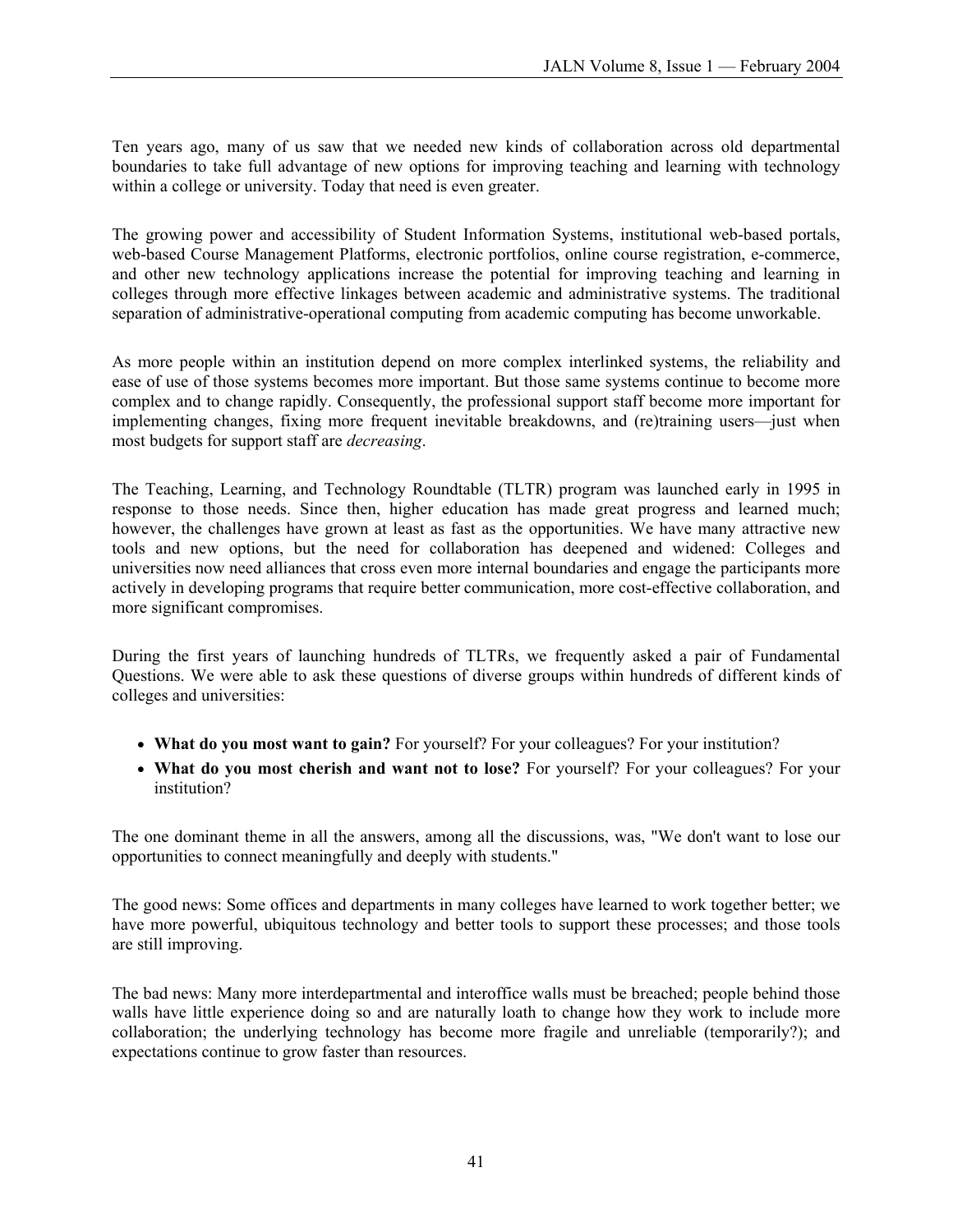# **C. The Big Changes for Faculty and Those Who Support Teaching and Learning**

#### **Long ago (pre-1980):** *Options for teaching and learning were very few.*

Most faculty could find and use the limited instructional resources available from a few well-known sources that didn't change very rapidly, in a few well-known formats and media (mostly books, teacher's guides, articles, lab equipment). The main instructional challenges for faculty members were keeping up to date in their slowly changing academic fields, organizing the content for courses, and mastering the very limited options for classroom activities and homework assignments.

#### **Not so long ago (1980s):** *Options for teaching and learning were still very few.*

Most faculty could still find and use the limited instructional resources that were still usually available from a few well-known sources in a few well-known formats and media; but the amount of useful, relevant information changed (grew) much more rapidly. The main instructional challenges for faculty members were keeping up to date in their more rapidly changing academic fields, organizing the content for courses, and mastering the very limited options for classroom activities and homework assignments and beginning to use computers and telecommunications in their own research and office work and for instruction.

**More recently (mid-1990s to present):** Options for teaching and learning are many and increasing rapidly. Most people, including faculty, academic support professionals, and students, do not know how to find with certainty the best instructional resources available and useful for their courses. In most academic disciplines, the content continues to grow quickly, but the instructional options are now available from a changing variety of not-so-well-known sources in formats that are still evolving.

### **D. Other Daunting Observations?**

History suggests that most faculty members are unable to take advantage of new instructional options on their own. Most faculty are unprepared and already too busy to take advantage *on their own* of new technology-based options for improving teaching, learning, and research.

Higher education has traditionally rewarded independent achievement and discouraged or penalized collaborative work. Most faculty and other academic professionals have little experience collaborating on instructional tasks within their own departments or offices, and even less experience doing so with colleagues from other departments, offices, or institutions.

External pressures are growing for *more* faculty, students, librarians, and faculty development professionals to make *more frequent and effective* use of information technology because

- Most students expect it;
- Many technology applications have become essential for work in certain areas of some academic disciplines;
- The installed technology and support-service infrastructure already appears to support many instructional and other useful applications — *If you've got it, use it*;
- Widely available, publicized, and (mostly) reliably accessible communications tools, information organization tools, and information distribution tools (*e.g.*, email, Google, databases) are very attractive; and
- Some academic leaders believe that they must compete for students who can only or most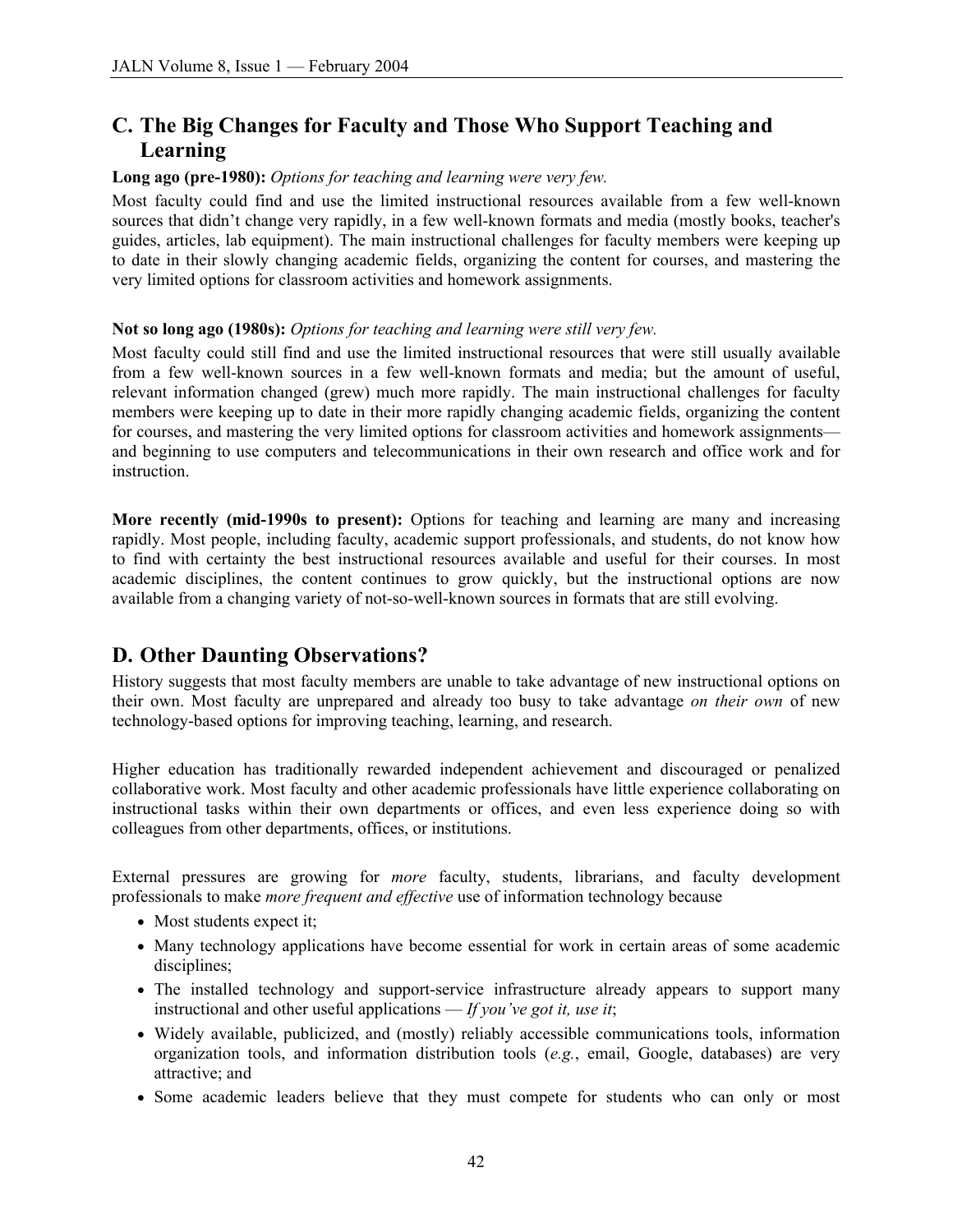conveniently participate via distance technology.

Demand is still increasing for the services of colleges, universities, and libraries. Budgets are being cut as revenues from a variety of sources shrink. Old responsibilities continue—mostly undiminished. In spite of the addition of new responsibilities, fulfilling their old responsibilities continues to be close to a full-time job for most faculty members, librarians, academic support staff, and technology support staff.

### **III. WHY BOTHER: VISIONS AND GOALS WORTH WORKING TOWARD**

In the face of all these difficulties, why do so many continue to work so hard to improve teaching and learning with technology? In part, we do so because we have passed the point of no return for use of information technology in higher education. There is no realistic path forward that includes removing the technology infrastructure already in place: computers, networks, classroom projection equipment, software, email, and the web, to name a few.

But I believe that the stronger reason is that so many faculty members and other academic professionals really want to improve teaching and learning, and research, and build community among teachers and learners. And information technology seems to provide new opportunities for making changes, for improving some of the activities most important to faculty, students, and others committed to higher education. For a summary of many different answers to this *Why bother?* question, see <http://www.tltgroup.org/WhyBother.htm>

Here are my own visions worth working toward, based on decades of work with hundreds of educational institutions and thousands of educators.

# **A. Engagement in Education**

Be skeptical when you hear someone describe education as a "delivery system."

Why is it so hard to resist thinking of education as a delivery system for information? Why, especially, in tough financial times? And, why, especially, when new information technology applications appear to convert live presentations ever more completely into digital formats?

Some kinds of very valuable teaching and learning can be handled effectively by focusing solely on the task of packaging, organizing, and transferring information from one person to many others—using education as a delivery system. Some education can benefit from as much uniformity and standardization as possible with respect to everyone involved. If those who advocate and excel at this kind of education were content to use it only where it is most valuable (*e.g.*, training in very specific skills or facts), that would be dandy. But some decision makers, who seem unaware of the great range of teaching and learning practices and purposes, embrace the delivery system model too quickly and want to apply it too widely—to the exclusion of all others.

Thinking of education as only an information delivery system can make us feel that we can understand, control and reduce the costs of something that is really much more multidimensional and complex. Modern information technology (and other technologies before it, such as books) can indeed be used to achieve some significant economies of scale in delivering information. *But much of education is not*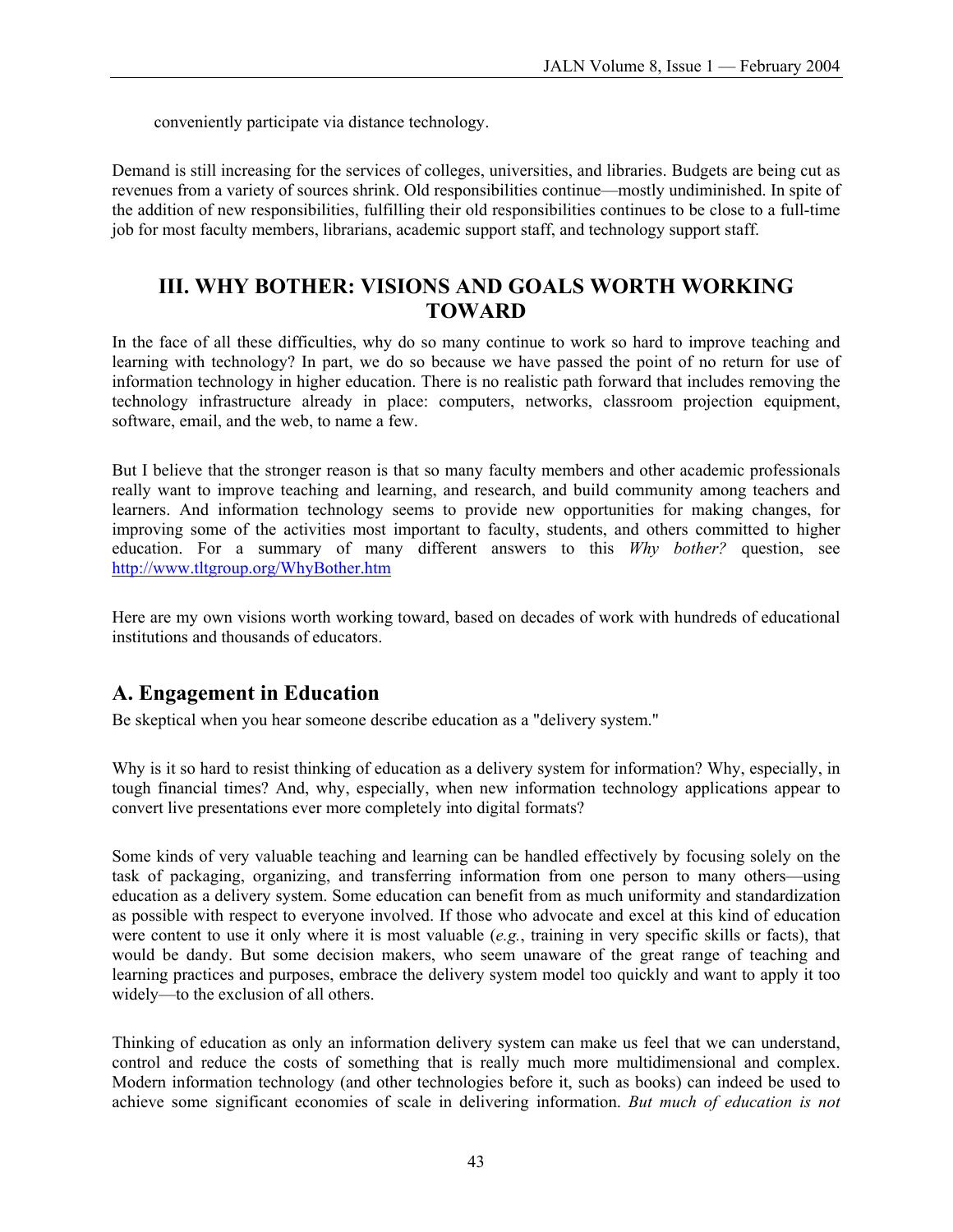*simply a delivery system*.

I leave the delivery-system model for others to advance and support. I respect their efforts so long as they exercise good judgment in limiting the scope of their approach to situations where it is appropriate and if their work is done efficiently, cost-effectively, and caringly. Meanwhile, I will focus on the kinds of education that foster more opportunities for faculty members to connect meaningfully and deeply with students and with others in the community, broadly defined—especially those kinds of education that offer the connectedness that Edward Hallowell [1] and others have so eloquently described:

- Familial connectedness
- Historical connectedness
- Social connectedness
- Institutional-Organizational connectedness
- Connectedness to information and ideas
- Religious-Transcendent connectedness

Fortunately, new tools and media are making it possible to provide more opportunities for communication, coordination, collaboration, and engagement within college courses and among those who support teaching and learning.

### **B. Building Community (Collaboration, Communication)**

"Community" is a term that is especially important, and especially problematic, in education today. We can use computers, the internet, and other means of telecommunications to link more kinds of people, in more kinds of ways, than ever before. But these distributed groups are often composed of people who are distant from one another at least some of the time, different from one another, and somewhat unfamiliar to one another. The preceding sentence is not a bad description of a traditional campus, with its many departments and offices. But it's an even better description of what online interaction makes possible: communities of professionals and learners whose specialties are diverse, whose potential is great, whose engagement with one another is only part-time but extended over years, whose face-to-face interaction is occasional, and whose ability to make connections and decisions with each other has been limited by these conditions.

One of the most important steps in building community online and on campus is to define community more clearly and identify the elements that matter most to those involved. The TLT Group has begun a symposium, online and face-to-face, in which we will help each other clarify what we mean by community and identify principles, tools, and resources that help each of us move closer to articulating and achieving those elements of community most important to us. We will consider different kinds of communities as well as the strategies and tactics, hopes, and dangers of creating functioning groups that do much of their work and interaction online.

We are finding it both provocative and helpful to collect stories about incidents where the boundaries between professional and personal interactions are stretched or torn. Recognizing how those boundaries differ for many of us is often a good basis for sharpening our understanding of how differently we identify and experience various dimensions of community.

We do not expect ever to reach unanimity about the meaning and appropriate use of the term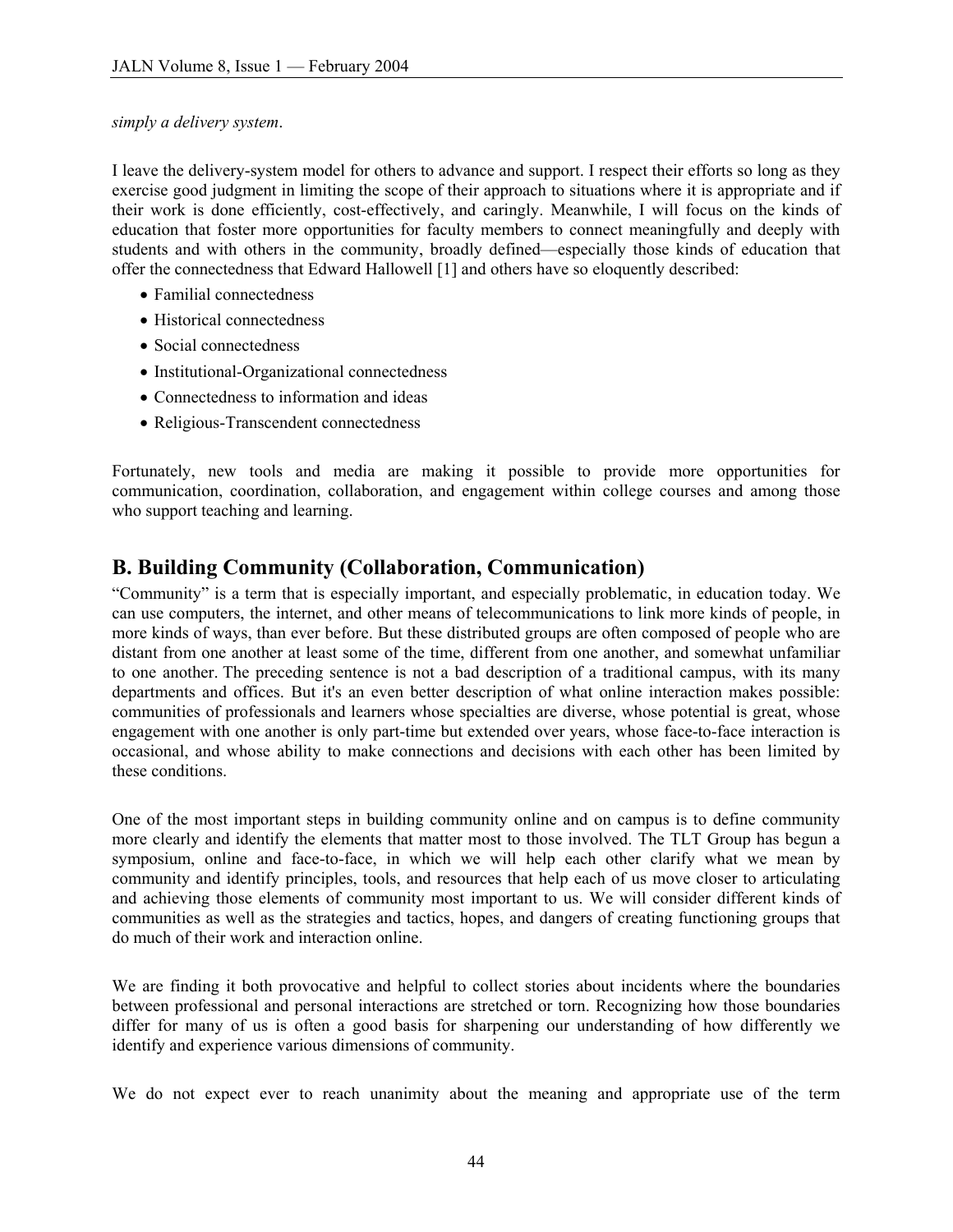"community." Rather, we find it useful to articulate the important characteristics and dimensions of affiliation that are possible and desirable for different kinds of groups under different circumstances. We hope to identify or develop ways to support efforts to achieve and sustain those community-like affiliations, especially using new options made possible by new information technologies, information resources, and telecommunications media.

Here, I offer questions for articulating important elements of community:

- Where are the comfortable boundaries for you between professional and personal interactions?
	- o Within a course?
	- o Within your office or department?
	- o Within your institution?
	- o Within your academic field or profession?
- Which other elements of community and collaboration are most important to you
	- (*i.e.*, in addition to person-professional boundary; *e.g.*, duration of mutual commitment)?
		- o Within a course?
		- o Within your office or department?
		- o Within your institution?
		- o Within your academic field or profession?
- Which applications of information technology and which approaches to teaching, learning, and research support these important elements?

Collaborative change requires collaborative support. For finding, developing, adapting, using, evaluating, modifying, and sharing technology-based instructional resources, administrative and operational resources, technological improvements are only partial solutions. Technological improvements can help, but *unsupported*, they are not solutions; they are not reliable or easy to use; they are not Low-Threshold Applications (LTAs). New tools enable new forms of collaboration, new forms of support services! Such tools, when supported, can help us avoid the need to use the strategy suggested by Moss [2]: "If working 24 hours a day isn't enough, you have to work nights."

### **C. Lifelong Professional Development: Taking Advantage of Underutilized Unique Resources**

Too many faculty members swallow the delivery model of education whole and, consequently, ask plaintively, "If I put my course on the web using Blackboard, WebCT, Angel, or any other course platform, will the college need *me* next year?" and, "If I put my lecture notes and readings on the web, will any students come to my classes?" But these questions evaporate when faculty and those who help them concentrate on developing and using the full range of their capabilities to make courses more deeply meaningful and engaging—especially by taking the fullest advantage of face-to-face and other kinds of synchronous interactions.

[NOTE: Obviously, organizing course subject matter and delivering information continue to be important functions, but they should not be treated as if they were the only functions! What I describe below underemphasizes these functions only because they are overemphasized and dealt with more fully by so many others. Any continuing, effective professional development program must include both delivery and engagement elements.]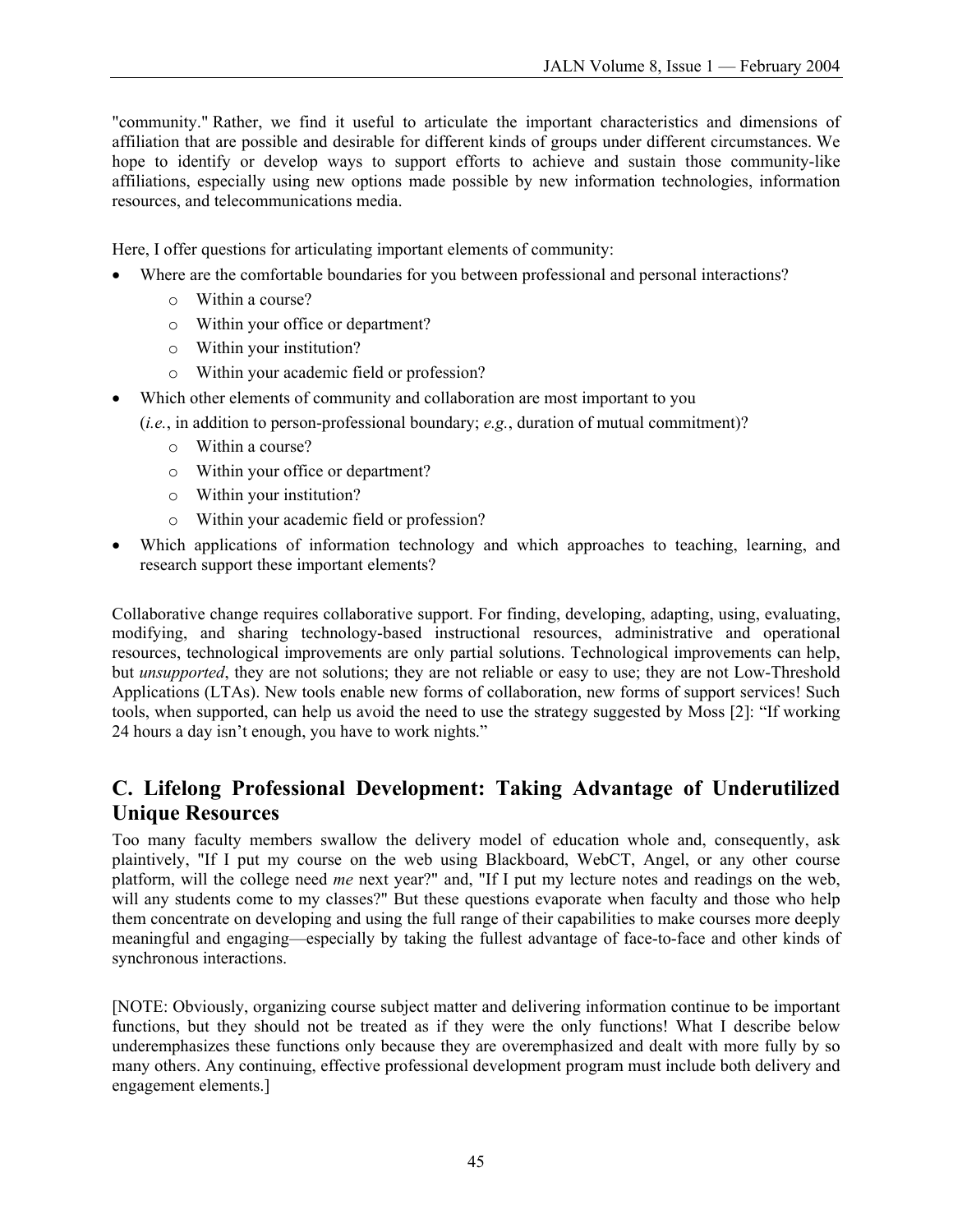Professional development can reassure academics of the importance of their changing roles by enabling them to recognize how they have already been doing more than delivering information to students. Professional development can help them understand and use new applications of information technology to support their long underlying educational goals, to make their teaching and their students' learning valuable in many ways beyond simple exchange of information. Professional development can offer new ways of doing so, especially based on newly available tools and practices.

To take advantage of some of these new options, faculty and other academic professionals must overcome a new challenge: keeping up with three fields instead of one. In addition to keeping up with the continuing and accelerating growth of knowledge in most academic disciplines and related professions, these individuals are now expected to keep up with two more kinds of information explosion: instructional resources and information resources. Older academics had to work hard to learn to keep up with the accelerating pace of change in their own disciplines or fields of expertise. Their younger colleagues may specialize more narrowly to help cope with this acceleration, but all find it a continuing challenge.

And that challenge has not abated as they face new learning responsibilities often imposed by themselves more strongly than by anyone else. They feel the need to try to keep up with and take advantage of technology-based instructional options that appear to be relevant to their own instructional responsibilities.

While few of them think of information literacy for themselves, they do recognize the rapidly increasing complexity of the information resource environment in which they live. They often suspect resources exist that would meet their own needs even better that are lurking somewhere beyond their comprehension or reach. Librarians can help, but they are subject to the same increases in workload and challenges, and most of them have little extra time to provide additional collaborative support efforts of this sort. And many faculty members are unaccustomed to seeking or accepting help from librarians or from other academic support professionals.

The wisdom, knowledge, and skills we have collectively as educators meet with new technological tools and resources. Learning how to apply these eclectic combinations to the teaching and learning of undergraduates, continuing education, and graduate students, also benefits our own professional development. Lifelong professional development is an important part of lifelong learning.

Just as the need for more lifelong professional development is increasing, budgets for support service staff and related expenses are shrinking. Faculty, especially, have less time, less travel money, and are becoming less receptive to traditional workshops at national conferences and on their own campuses.

In addition, there is a rapidly growing and easily understandable commitment to information literacy (by that or any other name), which for me can be defined as the set of skills and knowledge that enable someone to take better advantage of the full range of information resources that are multiplying in number, becoming more widely available, and offering more varied forms of information in support of almost any task imaginable [3]. Information literacy is usually conceived as something to be provided for undergraduates, but there is enormous anecdotal evidence that the faculty and professional staff at most colleges and universities are almost equally in need of increasing their own information literacy. This is yet another dimension of professional development needed by many.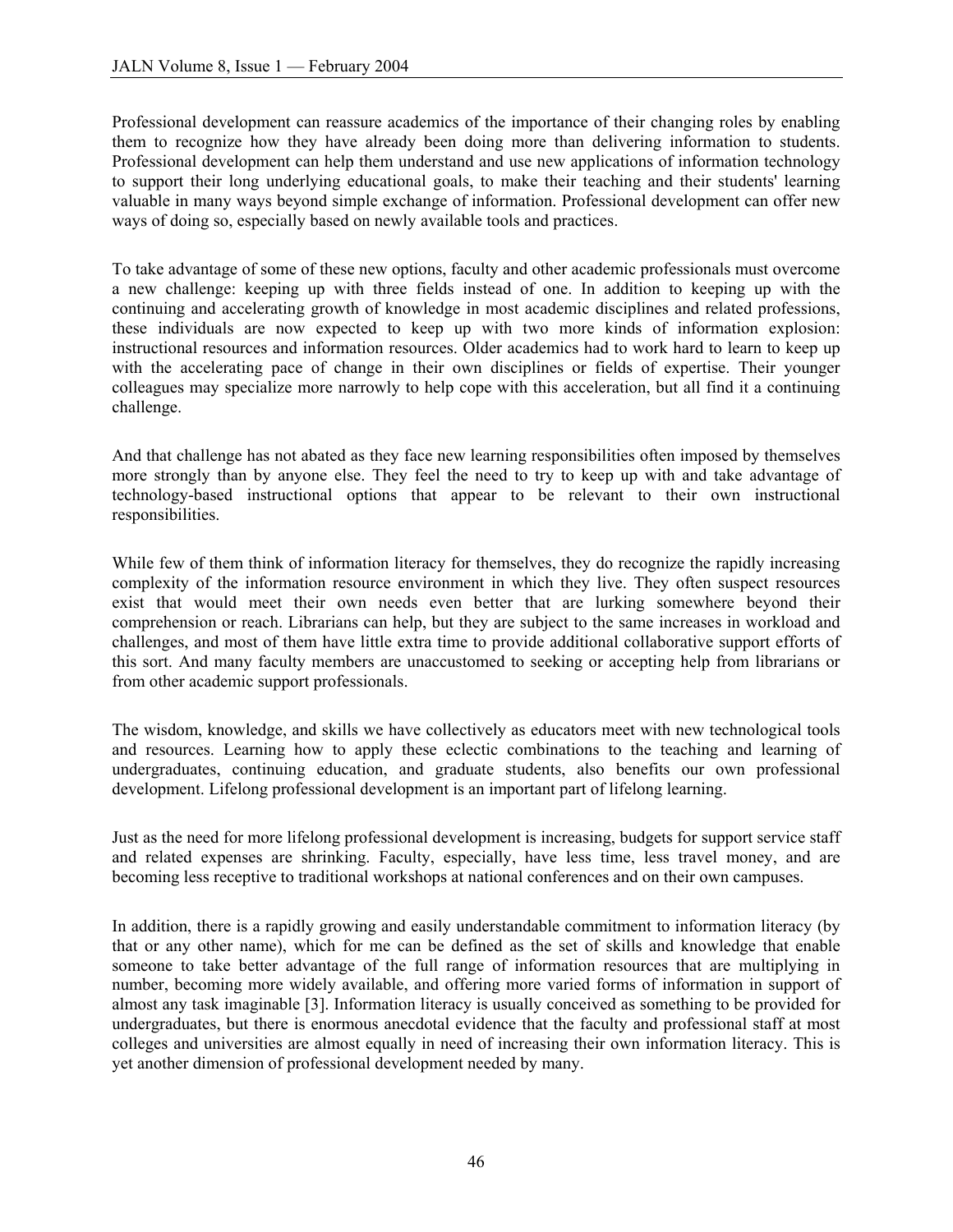Meanwhile, many institutions report that while attendance at conventional professional development workshops is declining, faculty and others have become more receptive to more specific, explicit focused modular support formats, but participation still tends to be very limited. Many faculty who are compassionate pioneers, who demonstrate initiative in their own use of technology to improve teaching and learning and in their willingness to help colleagues make similar progress, are recognized and appreciated informally and inadequately supported. They are often overburdened and underrespected, subject to burnout and missing steps in promotion and tenure.

These individuals are a major underused resource at most colleges and universities. They can be supported and honored. Their skills and dedication can be exploited in the most positive sense, instead of advantage being taken of their good nature without compensation.

In summary, just when conventional resources and opportunities for professional development are dwindling and faculty receptivity to conventional forms of professional development is ebbing, we find that more people need more of it for keeping up in their own disciplines, for keeping up with new instructional options, and for keeping up with new kinds of information resources! Fortunately, but beginning only recently, we now have some tools and opportunities to provide new kinds of professional development that might enable more of our teachers and support personnel to make more effective educational uses of information technology. The new opportunities include taking advantage of some of the principles and strategies in the next section.

# **IV. PRINCIPLES, STRATEGIES, AND TOOLS**

One of the great strengths of higher education in the United States today is the rich variety of institutions, missions, structures, and approaches. In fact, few, if any, colleges are so homogeneous internally that any one approach, any one program is ever sufficient to improve teaching and learning. There is no one best way for doing or improving teaching and learning. There are many dimensions on which combinations can be formed.

The variety and number of different ways of combining faculty and students now ensures that a range of learning needs can be met. Here are some areas to consider when considering such restructuring:

#### **Structures (Space, Time)**

Link different configurations of groups and individuals synchronously and asynchronously; vary course meeting schedules. In higher education, it is the schedule, not space that is the final frontier.

#### **Media (Face-to-Face and Telecommunications)**

Combine voice with graphics, text, and other visual media.

#### **Theory and Approaches (Pedagogy, Learning Theory, Cognitive Sciences, Instructional Design, and the Seven Principles of Good Practice in Undergraduate Education)**

Develop and use eclectic amalgams of pedagogical theories and research. Be receptive to those principles that seem to span a variety of academic disciplines, as well as those that seem much more discipline specific.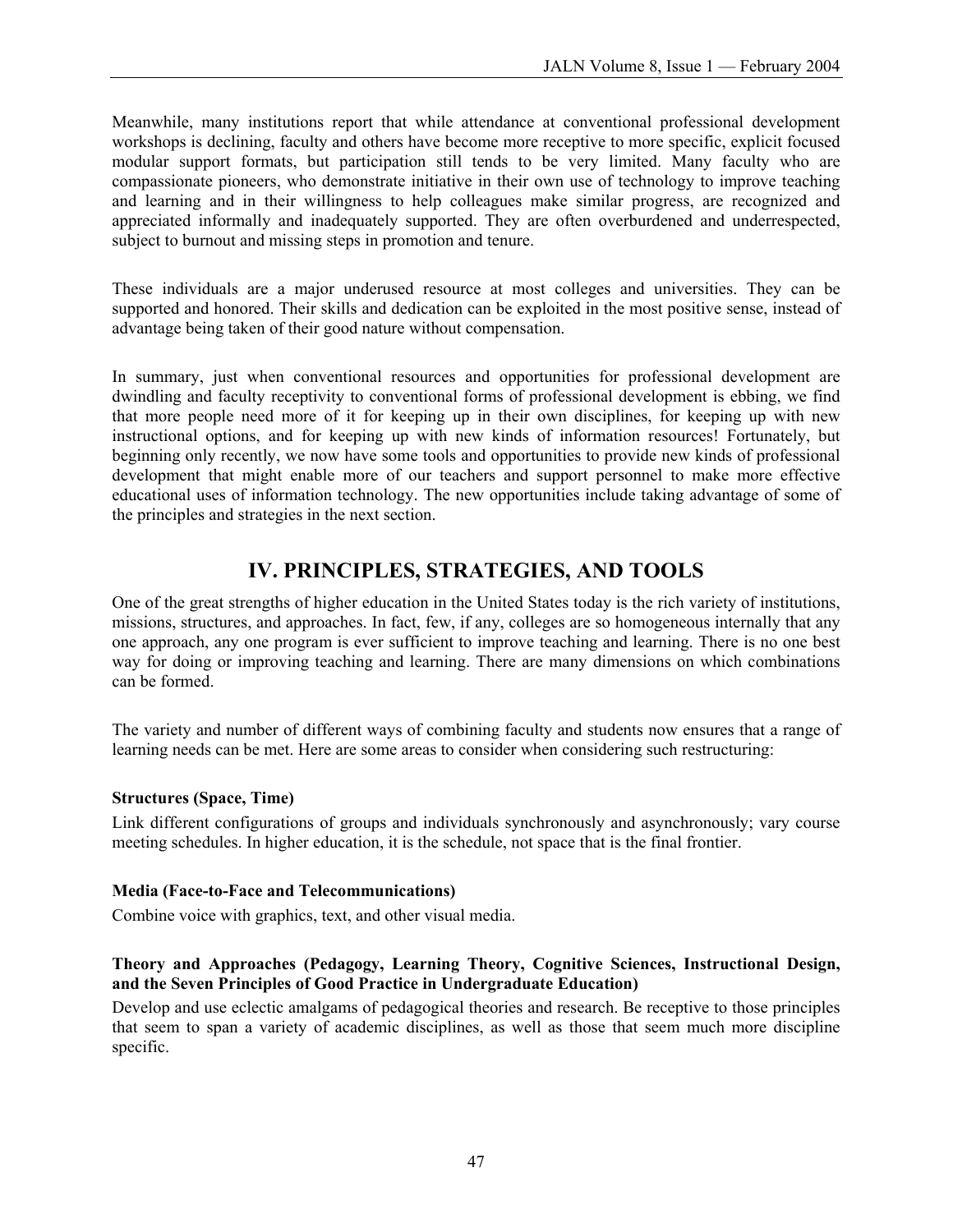#### **Old and New (Old Categories and Goals, New Tools, New Opportunities, New Convergence)**

For decades, many teachers have known that some students learn better in different modalities and media than others; but very few faculty members had the necessary skills, time, support, and access to tools or media to respond to those different needs. New technology options permit meeting a variety of learning styles and needs in new ways, feasibly for the first time.

### **A. The Principle of No Best Way: A Strategy of Organizing for Cumulative Success**

Choosing only one strategy for improving teaching and learning with technology doesn't work—never has and never will. Nor does it make sense to pursue too many goals and spread your institutional or individual effort too thin, even in the present environment of rapidly increasing opportunities, challenges, and complexity. Each college or university needs a process for carefully selecting, implementing, and modifying its own set of strategies.

On every campus, expectations continue to grow faster than available resources. The support service crisis gets worse as both institutions and individuals face too many attractive alternatives. No one alone has enough time and expertise to make the most of these choices. New applications of technology are making new forms of collaboration both essential and possible. It is time for collaborative change.

This approach offers a way of describing your current situation, analyzing your options, and developing a selective portfolio of strategies appropriate for your institution, division, or department. We recommend a balanced mixture of visionary thinking, realistic analysis, flexible planning, and pragmatic implementation—a **Portfolio of Strategies for Collaborative Change** that includes these six elements, each of which can be supported by a growing set of resources from The TLT Group in programs such as TLT Roundtables, Virtual TLT Centers, and so forth:

- Institutional Educational Mission (and Vision for improving teaching and learning with technology)
- Foundation (Minimum requirements for technology, support service infrastructure, and information literacy)
- Wide/Shallow Projects and Programs (Plan for annual initiatives or improvements, each of which benefits many faculty members and students well beyond a single course or department)
- Narrow/Deep Projects and Programs (Set of more focused, extensive, expensive, risky programs, each of which provides dramatic benefits but often for a relatively smaller fraction of the total institution)
- Culture of Collaboration and Learning (Developing a Nurturing Community in which colleagues help each other)
- Thoughtful Planning, Assessment, and Implementation (Tools and approaches that generate information to guide successful implementation, program revision, and realistic budgeting)

### **B. The Principle of Keeping it Simple: A Strategy of Incremental Progress through Low-Threshold Applications and Activities (LTAs) [4]**

A new imperative for many colleges and universities is to engage almost all of the faculty in improving teaching and learning with information technology. For the last several years, most colleges and universities achieved a reasonable beginning and a balance in supporting their local pioneers or early adopters of instructional uses of information technology. The pioneers and the support professionals found ways of working together. But support professionals are neither numerous nor well prepared to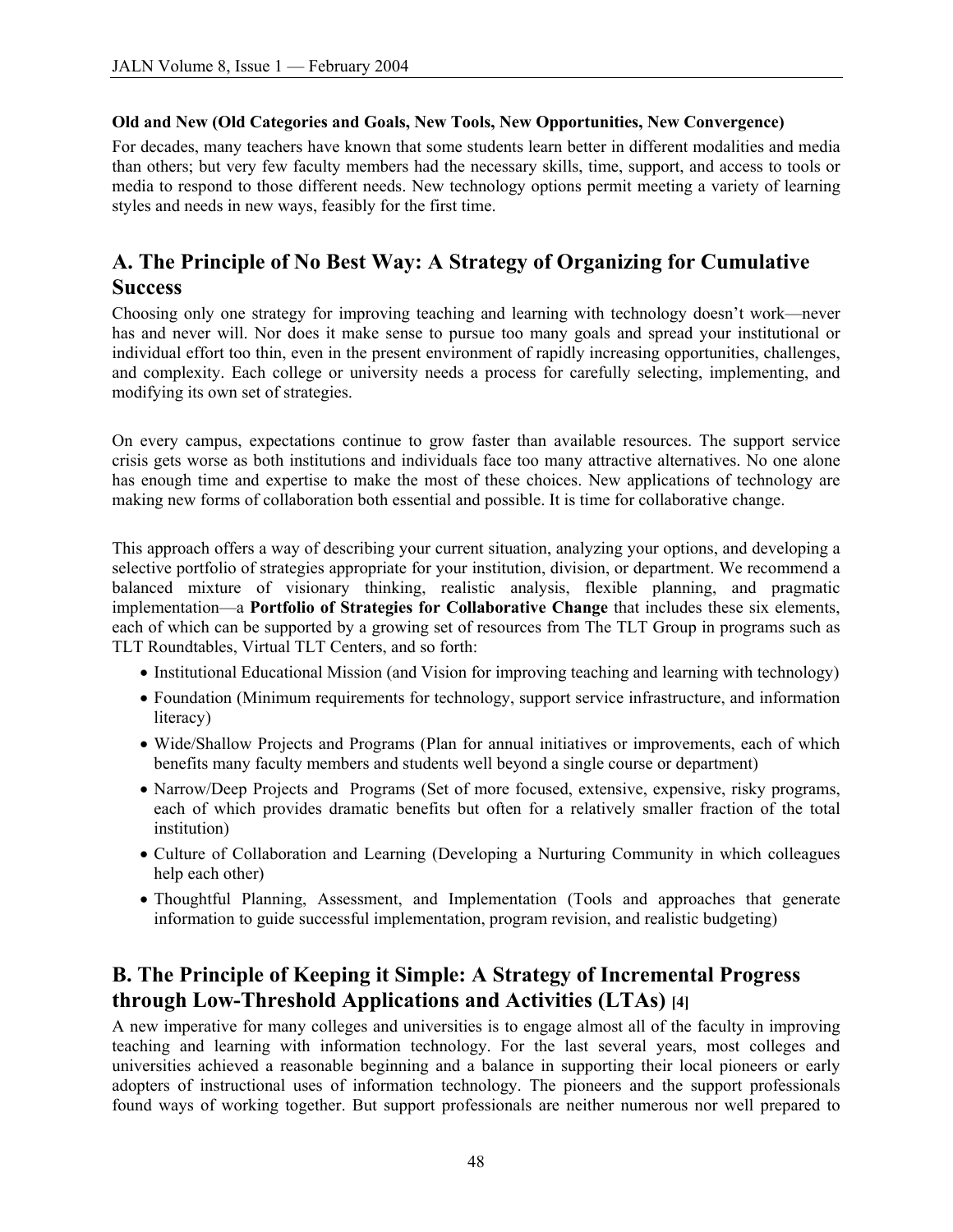enable the much larger numbers of mainstream faculty members and students to use technology in teaching and learning. Budgets available for this purpose are quite limited.

Recent experience suggests that this new, much larger cohort of mainstream faculty members is much more likely to be receptive to what they perceive as only modest changes that require them to reconceive only a little their identity, their roles, and their workload. They tend to resist the kinds of workshops and dislike the risks and quirks often associated with the most innovative educational uses of information technology. They rightfully resent implications that their work of past years or decades has been inadequate or incompetent. Many of them have much to offer and welcome opportunities to contribute to the overall change process—within reasonable limits.

A Low-Threshold Application (LTA) is a teaching-learning application of information technology that is reliable, accessible, easy to learn, non-intimidating, and incrementally inexpensive. Each LTA has observable positive consequences and contributes to important long-term changes in teaching and learning. "... the potential user (teacher or learner) perceives an LTA as *not* challenging, not intimidating, not requiring a lot of additional work or new thinking. LTAs… are also 'low-threshold' in the sense of having low *incremental* costs for purchase, training, support, and maintenance."[5]

There are many kinds of thresholds. Some are more concrete: What technology is accessible to those involved? And some are more abstract: With which applications of technology are those involved really comfortable, confident? Whether a threshold is low or high depends on a variety of local conditions and personal attitudes. Hallowell [1] has suggested that fear is the greatest learning disability. Fear may be the greatest barrier to change, the highest threshold of all.

Every LTA is based on some technology that is either "almost ubiquitous," available commercially at low cost to teachers and learners, or available from open source-open course collections of instructional and professional development resources. The latter collections require little or no payment but encourage users to contribute to the development of the resources.

### **C. The Principle of Learning from Each Other: A New and Simple Strategy of Professional Development That Exploits Unique Resources — Colleagues**

Professional development, almost by necessity, supports collegial learning. Indeed, some of the most powerful developmental experiences come not from highly paid professional speakers, but from the ranks of educators in one's own college. To facilitate such professional development, the following 10 guidelines are offered.

1. Hybrids always win. Just as hybrid courses are emerging as a dominant model in many undergraduate programs for sound reasons (combining the best of two worlds), hybrid professional development can be especially effective. Begin with and include occasional face-to-face elements *and* use online tools only recently available to support high-quality online interaction, learning, and so forth. Use and demonstrate recent insights from the cognitive sciences, as well as time-proven principles of pedagogy.

2. Build cohorts. Use and demonstrate techniques and tools to build community while improving teaching and learning; support ongoing interaction within a cohort within one institution or several institutions

3. Remember that deep learning and change take time. Engage and support participants for at least one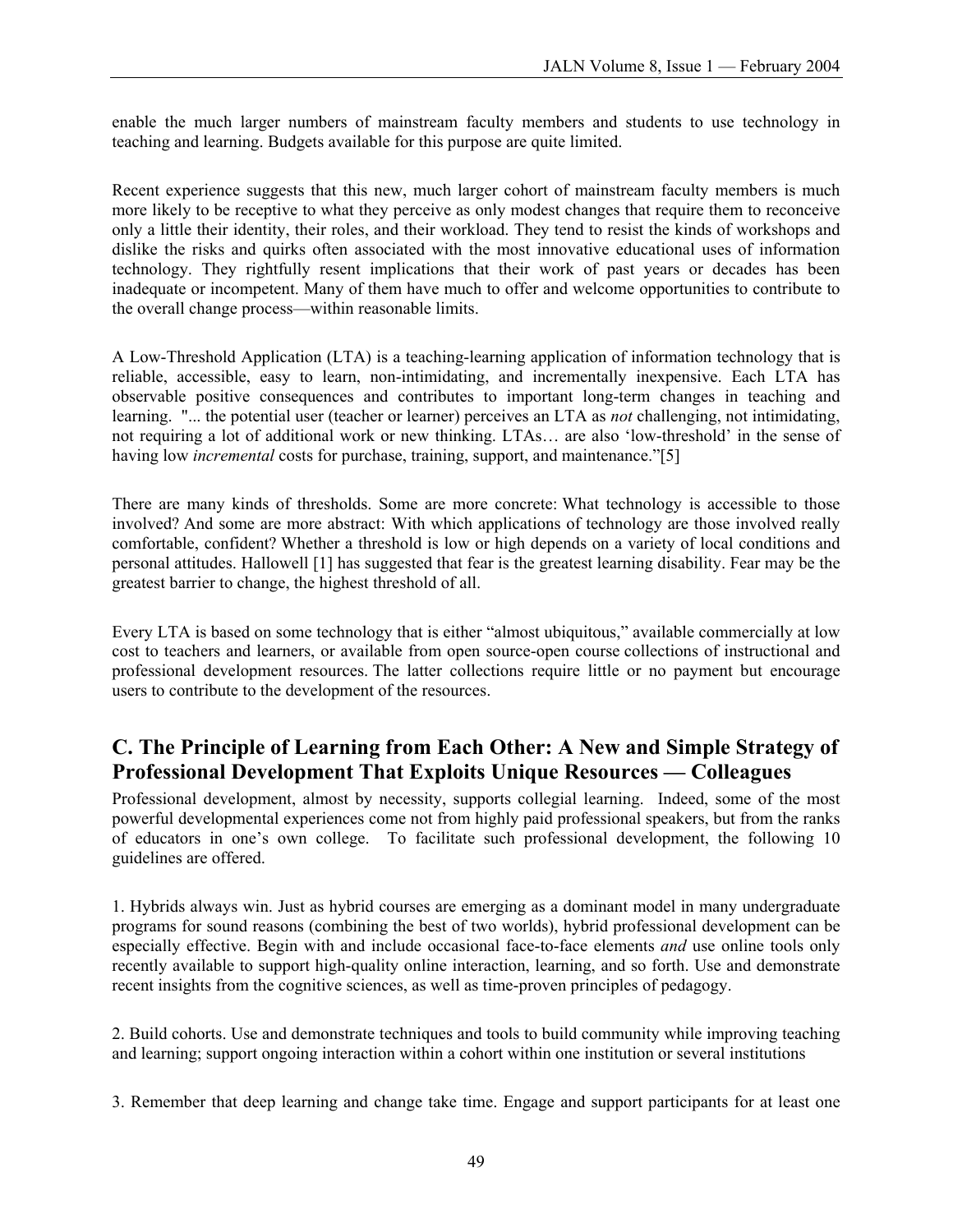academic year. [Note: We have not determined the minimum time that is adequate to complete a cycle of learning new approaches and tools, trying one, developing and using an assessment of that change, sharing information with cohort members, improving that change, helping at least one colleague outside the cohort to make a similar improvement and report progress and get feedback from cohort members. It may be that, ideally, the cycle would continue forever.]

4. An intensive face-to-face session is ideal as the beginning phase, both for building community and establishing the cohort as a mutually supportive group and for introducing a variety of useful options and eliciting the needs and goals of participants to help shape plans for later activities.

5. Introduce a variety of Low-Threshold Applications/Activities, varied by generic purpose, pedagogic role, technology used, and discipline specificity. Enable participants to find a few instructional resources that they can implement easily and rapidly in their own courses. Urge participants to pick easy targets for making their first change in one of their own courses.

6. Provide regular, frequent (at least monthly) opportunities for participants to report their intentions and initial results to their cohort colleagues and to get informal feedback from them.

7. Introduce assessment methodologies and principles adequate to enable participants to use an online assessment tool (*e.g.*, Flashlight Online) to easily and rapidly develop and use a minimal online survey to collect feedback to guide further improvement of an instructional change.

8. Participants should be comfortable enough with each other within the cohort to establish a regular practice of reporting assessment results and ways in which the next use of the change that was being assessed will be altered and improved because of the data.

9. Help or mentor at least one colleague. Each participant is expected to and supported in helping a colleague outside the cohort to make a similar kind of change or improvement. Participants are urged once again to pick easy targets—people who are most likely to be receptive.

10. Introduce new colleagues to the process. Participants are encouraged to bring a new colleague, preferably one who is being helped to make a similar change, to one of the regular cohort events. These additional colleagues can become the core of another cohort. The process then becomes ongoing.

[Note: There might be the beginning of growth in regional conferences as part of a more viable approach to sustained professional development to meet new these new challenges (6).]

### **V. TOOLS AND PRACTICES TO ENABLE PRINCIPLES AND STRATEGIES**

Of course, there are many new options for improving teaching and learning, but those that fit the following categories support doing so in ways likely to increase rather than undermine community, connectedness, and engagement among teachers, learners, and other academic professionals.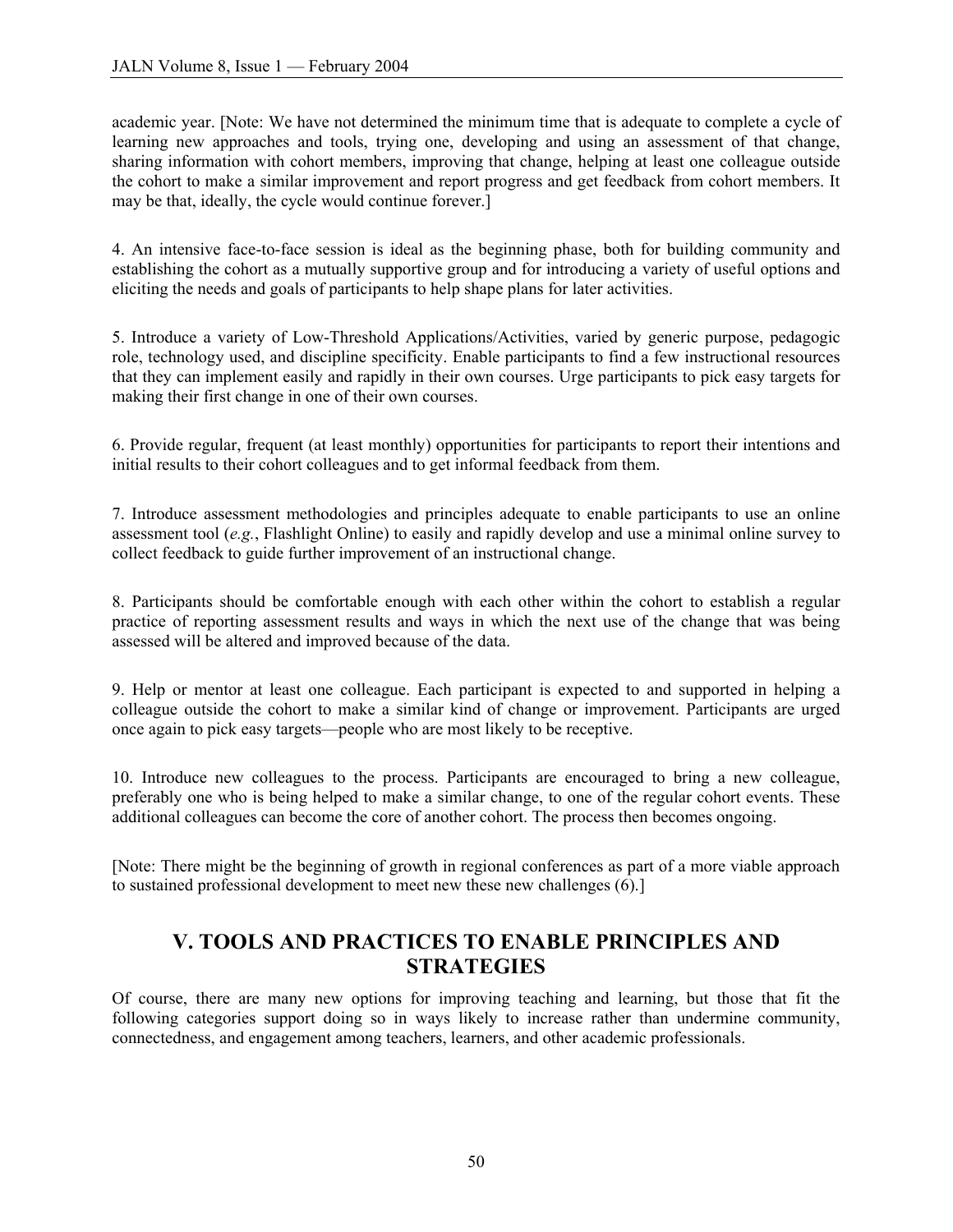# **A. Personalizing Interaction**

Tools are rapidly emerging that enable faculty and students—or anyone else—to include their own voices easily and quickly within or attached to other media. The use of the human voice often adds a personal dimension and vitality to interactions well beyond plain text or visual images. Tools that enable this kind of personalization of synchronous and asynchronous interactions include RoboDemo and Elluminate, among others.

### **B. Constructive Assessment (Feedback)**

The ability to create a survey on the web; make it available to respondents on the web; collect results on the web; analyze, display, and share results on the web makes it much easier, quicker, and more comfortable to seek and get data about teaching and learning. With some guidance, many can collect feedback in new ways that are much more likely to be used to improve practices and conditions for teaching and learning. One tool that enables this kind of constructive, rapid assessment is Flashlight Online.

### **C. Collegial Sharing and Collaboration**

Many collections and repositories are now available. MERLOT, for example, goes well beyond merely assembling descriptions of instructional resources. MERLOT includes tools that encourage and enable users of the collection to provide peer reviews, to assemble personal lists of resources that can be shared, and to add new descriptions of instructional resources or related materials.

## **D. Tools and Practices That Build and Support Collaboration**

Perhaps the most rapidly changing category is that of tools that enable groups to communicate at a distance synchronously in a variety of media. Many now permit one or more leaders or instructors to simultaneously reach a large group of people located anywhere in the world where they can each have access to the internet. The presenter can display slides, websites, and photographs. Participants can exchange text messages. Some systems permit every participant to speak and be heard by all the others. Some tools allow the leader to run a computer application and have all the participants see and hear exactly what the leader does. Some have a variety of mechanisms that permit the teacher to ask different kinds of questions that participants can respond to simultaneously, and the results can be aggregated and displayed for all to see almost immediately. Some examples include Elluminate and Communicast.

### **VI. CONCLUSION: SOME FINAL THOUGHTS ON BREAKING OLD AND NEW TABOOS**

To achieve the most within the framework described in this article, we need to break some old and some new taboos.

We need to acknowledge the need for information literacy programs for the faculty; moreover, we need to provide them.

We need to help people understand why and how the underlying real costs of higher education will continue to rise, and how unlikely it is that increasing use of information technology will significantly change that pattern. If you're really bold and politically naïve, point out how much this is like health care.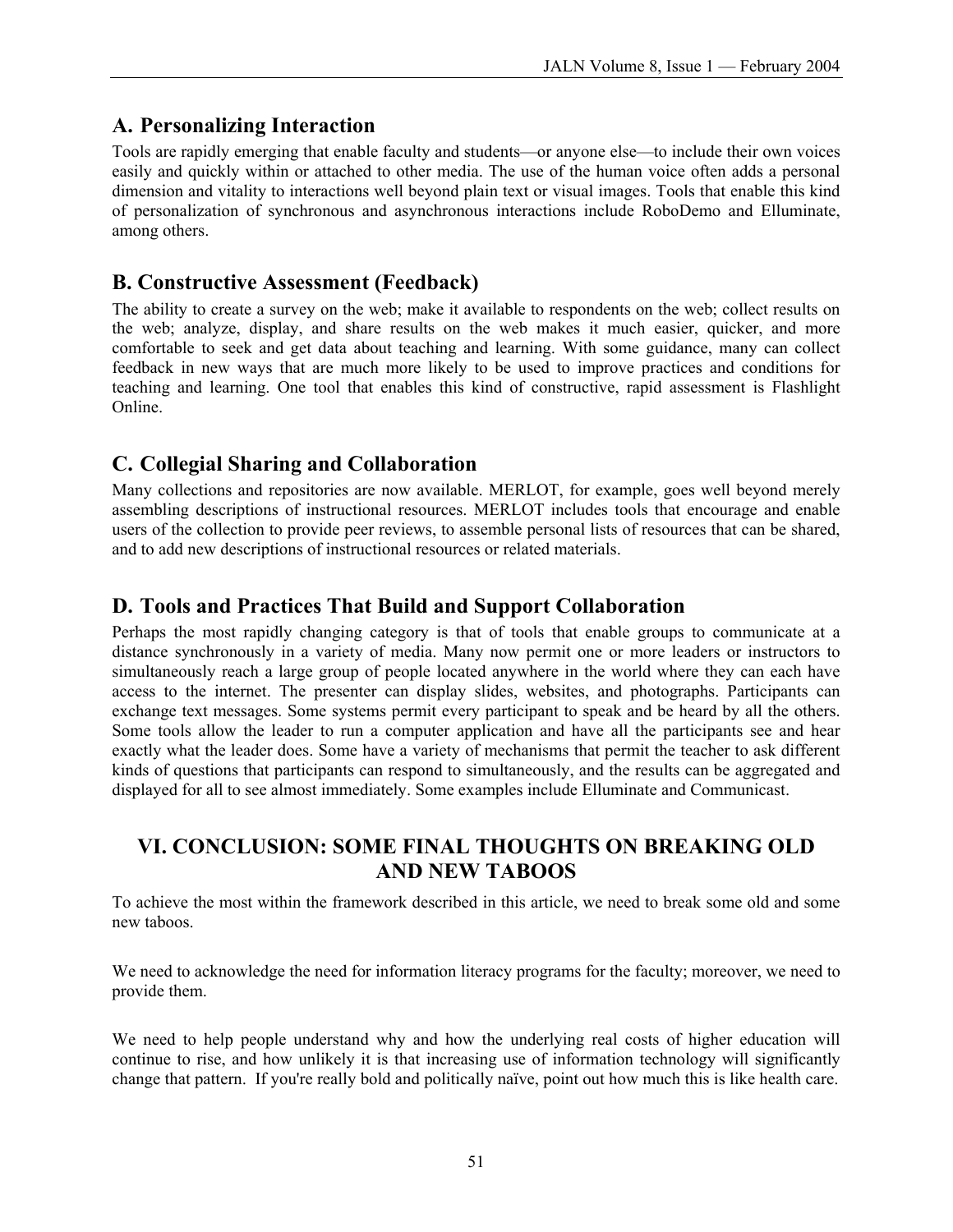We need to acknowledge the great variety of good teaching and good teachers. We need to challenge ourselves to support both the idiosyncratic and the mysterious, as well as those who more obviously reflect practices recommended by the most respected and sound approaches to improving education, such as the seven principles of good practice in undergraduate education, assessment and accountability standards, active learning, scholarship of teaching, and instructional design principles.

Finally, in professional development programs, we need to include everyone, including adjuncts, staff, and local community members. Indeed, if we are serious about engaging education, we need to move beyond learner-centered education to everyone-centered education!

### **VII. REFERENCES**

- 1. **Hallowell, E. M., and Thompson, M. G.** *Finding the Heart of the Child: Essays on Children, Families, and Schools.* Massachusetts: Association of Independent Schools in New England, Inc., 1993.
- 2. **Moss, J.** Personal Communication,1993.
- 3. <http://www.tltgroup.org/TailoredWebsites/InfoLit/BestPractices.htm>
- 4. <http://www.tltgroup.org/resources/rltas.html>
- 5. <http://www.tltgroup.org/LTAs/resources.htm>
- 6. <http://www.tltgroup.org/tltg-usfprofdevmodel.htm>

#### **For further info about TLT Group in general:**

<http://www.tltgroup.org>

#### **For information about the TLT Group's online and other events:**

<http://www.tltgroup.org/events.htm>

**For information on building community and connectedness online and on campus:** 

<http://www.tltgroup.org/communityonlineoncampus.htm>

**For information about TLT Group's Information Literacy activities and links to ACRL's Information Literacy sites see:** 

<http://www.tltgroup.org/TailoredWebsites/InfoLit/BestPractices.htm>

**For more information about Portfolio of Strategies** 

<http://www.tltgroup.org/gilbert/strategiesbase.htm>

**For more information about Low-Threshold Applications/Activities LTAs** 

<http://www.tltgroup.org/LTAs/Home.htm>

**LTA of the Week** 

<http://tc.unl.edu/cansorge/lta/>

### **VIII. ACKNOWLEDGEMENTS**

I would like to acknowledge the hundreds of people that I have conversed and collaborated with. Foremost among them—my partners at TLT Group, Stephen C. Ehrmann and Sally S. Gilbert. Sally has read and suggested editorial changes to everything I write of any significance. Steve has challenged and strengthened every important idea.